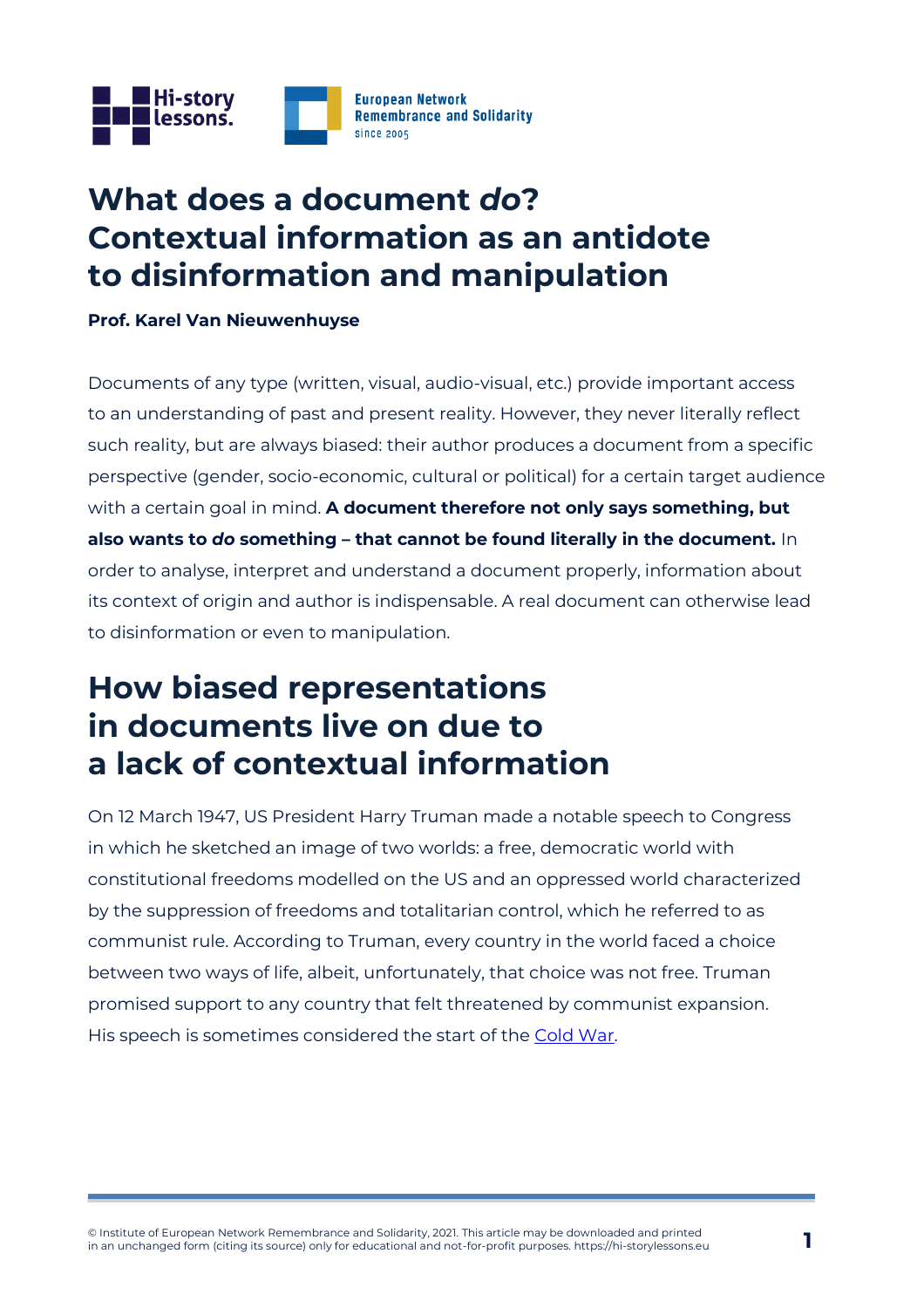



**SOTH CONGRESS | HOUSE OF REPRESENTATIVES | DOCUMENT** RECOMMENDATION FOR ASSISTANCE TO GREECE AND TURKEY ADDRESS  $_{\rm OP}$ THE PRESIDENT OF THE UNITED STATES BEFORE A JOINT SESSION OF THE SENATE AND THE HOUSE OF REPRESENTATIVES, RECOMMENDING ASSISTANCE TO GREECE AND TURKEY MARCH 12, 1947.—Referred to the Committee on Foreign Affairs, and ordered to be printed M<br/>n. Parsatnery, Ma. Speaken, Maxancas or run Coxoaness or run Towran Sv<br/>arsatness in time in the local conformit the world tensors in necessities my appearance before a point session of the Congression in the for volved.<br>One aspect of the present situation, which I wish to present to you<br>this time for your consideration and decision, concerns Greece and Cone aspect of the present situation, which I wish to present to your consideration and decision, concerns Greece and The Chinese The Chinese Theorem and experiment and experiment and experiment and experiment and experim

When forces of liberation entered Greece they found that the treating Germans had destroyed virtually all the railways, roads,

RECOMMENDATION FOR ASSISTANCE TO GREECE AND TURKEY 5 RECOMMENDATION FOR ASSISTANCE TO GREECE AND TURENT 5 consideration the maximum amount of register the the valid of the first consideration of the properties of the material and the material of the properties of the proper

serious.<br>The United States contributed \$341,000,000,000 toward winning<br>World War II. This is an investment in world freedom and world

worth var 11. Thus is an investment in worth research of the period of the period of the period of the period of the period of the period of the period of the period of the material of the model of the control of the cont

reach their full growth when the hope of a people for a better life has<br>died. We must keep that hope alive. The free peoples of the world look to us for support in maintaining<br>the  $\Gamma$  of the respective of the world look

HARRY S. TRUMAN. THE WHITE HOUSE, March 12, 1947.  $\circ$ 

#### $\leftarrow$

EastNews

President Harry Truman's Message to Congress of 12 March 1947 in which he planned to provide USD 400 million for economic and military aid to Greece and Turkey. His address would later become known as the Truman Doctrine.

Secondary school history textbooks on the 20th century often include an excerpt from this speech. This real document is usually accompanied by very brief contextual information and questions that only ask for the literal repetition of the speech's content. At no point is Truman's representation of the two worlds critically questioned. It seems as if textbooks accept it as the gospel truth.

His speech, however, was not in the least neutral. By contrast, he gave it in specific circumstances and pursued a well-defined goal. Indeed, in February 1947, the British government ceased helping Greece and Turkey due to a financial crisis. Military and economic help, however, was considered necessary in the West, as communism gained strength in Greece, and Turkey was exposed to Soviet pressure. As it was feared that more European countries would follow if Greece or Turkey fell to communism, the American government planned to take over Britain's role. To do so, however, it needed permission from the US Congress. Truman therefore did not only inform Congress about the situation and his strategy, but also had to convince Congress of the need to release a budget of USD 400 million for economic and military aid to both countries. This was no easy task, as an important isolationist faction in Congress did not support the role of the US as the 'policeman of the world'. As a result, Truman sketched a very precise black-and-white image of two extremes,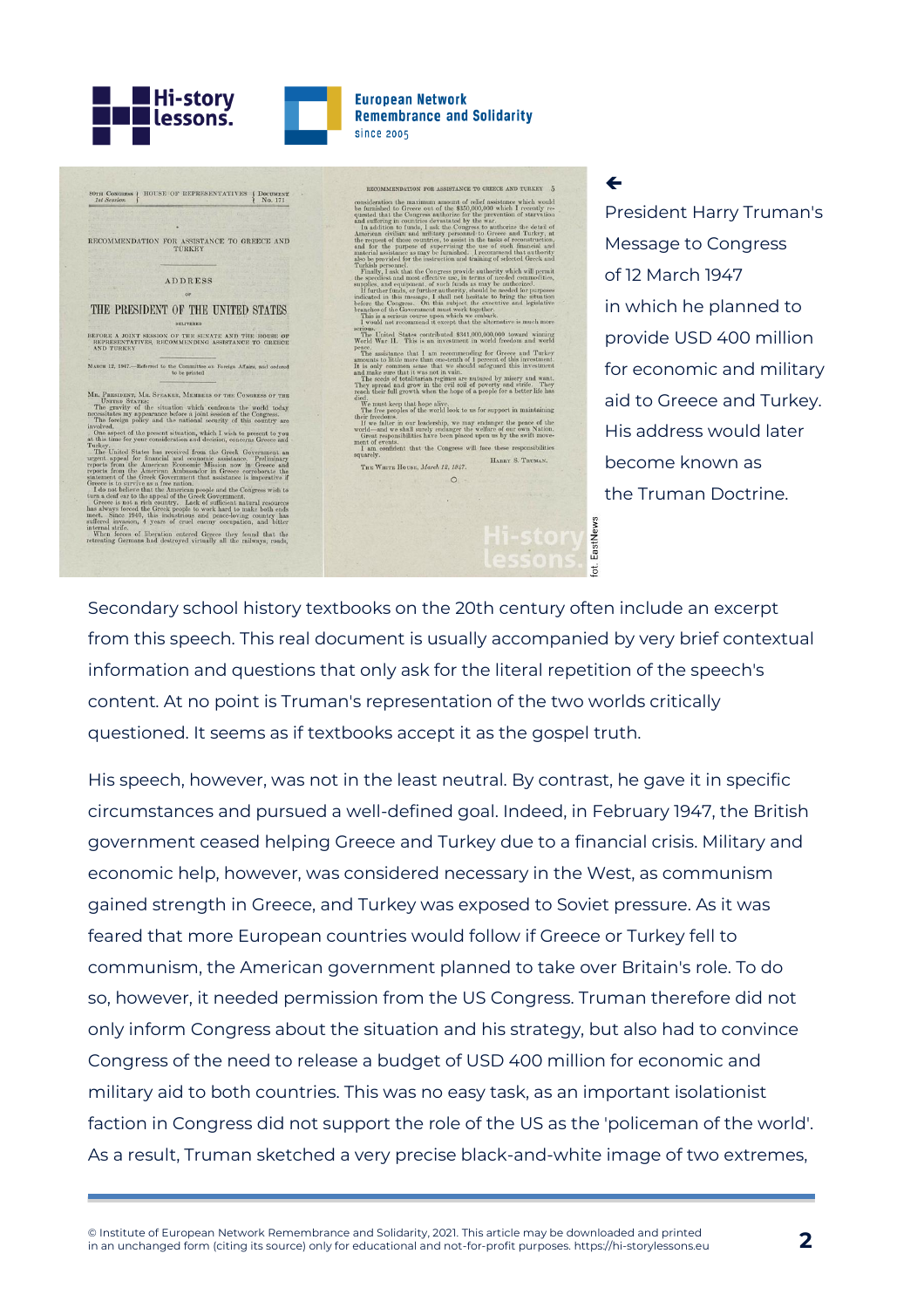

full of us-and-them thinking and stereotypes. His speech had to do something: to convince Congress. Without this contextual information, however, textbook users cannot recognize the hidden meaning of the document or critically question it. Instead they are more likely to take for granted what the speech literally says, which leads to disinformation.

**It is therefore important to always include the context in which a document originated in its analysis and interpretation.**

# **How text determines image: real photos can disinform through a misleading caption**

Context must, of course, be accurate. If not, it risks disinformation. This becomes clear from the example of a photo showing prisoners in the Vél d'Hiv around the time of the [Second World War.](https://hi-storylessons.eu/wp-content/uploads/2021/02/WorldWarII.pdf) Many books in which the photo appears provide contextual information in a caption stating that they are Jews arrested by French policemen during a raid in Paris in the summer of 1942. In July 1942, 13,000 Jews were effectively rounded-up throughout Paris and locked up in a cycling track, the Vélodrome d'Hiver stadium (Vél d'Hiv) to await deportation. This large-scale round-up was carried out with active collaboration of French authorities.

Some decades after the war, the Vél d'Hiv event was gradually considered the low point in French collaboration in the persecution of Jews. It started to become part of French collective memory. Therefore, publishers searched for authentic photos to illustrate this event in books and magazines as, in their opinion, 'one image says more than a thousand words'. One photo gradually became used for this purpose, indeed showing prisoners in the Vél d'Hiv during the Second World War. A closer look, however, reveals that the people in the photo are not wearing a Star of David on their clothes. Also, all the prisoners have suitcases with them, which does not align with the surprise effect of the raid. Moreover, there are no children anywhere in the photos, whereas one-third of the arrested Jews were actually children. The photo itself, however, is a real document and has not been manipulated. The problem is that the caption is misleading. The photo was taken out of its true context. It actually shows the imprisonment of (real and alleged) collaborators in the Vél d'Hiv after the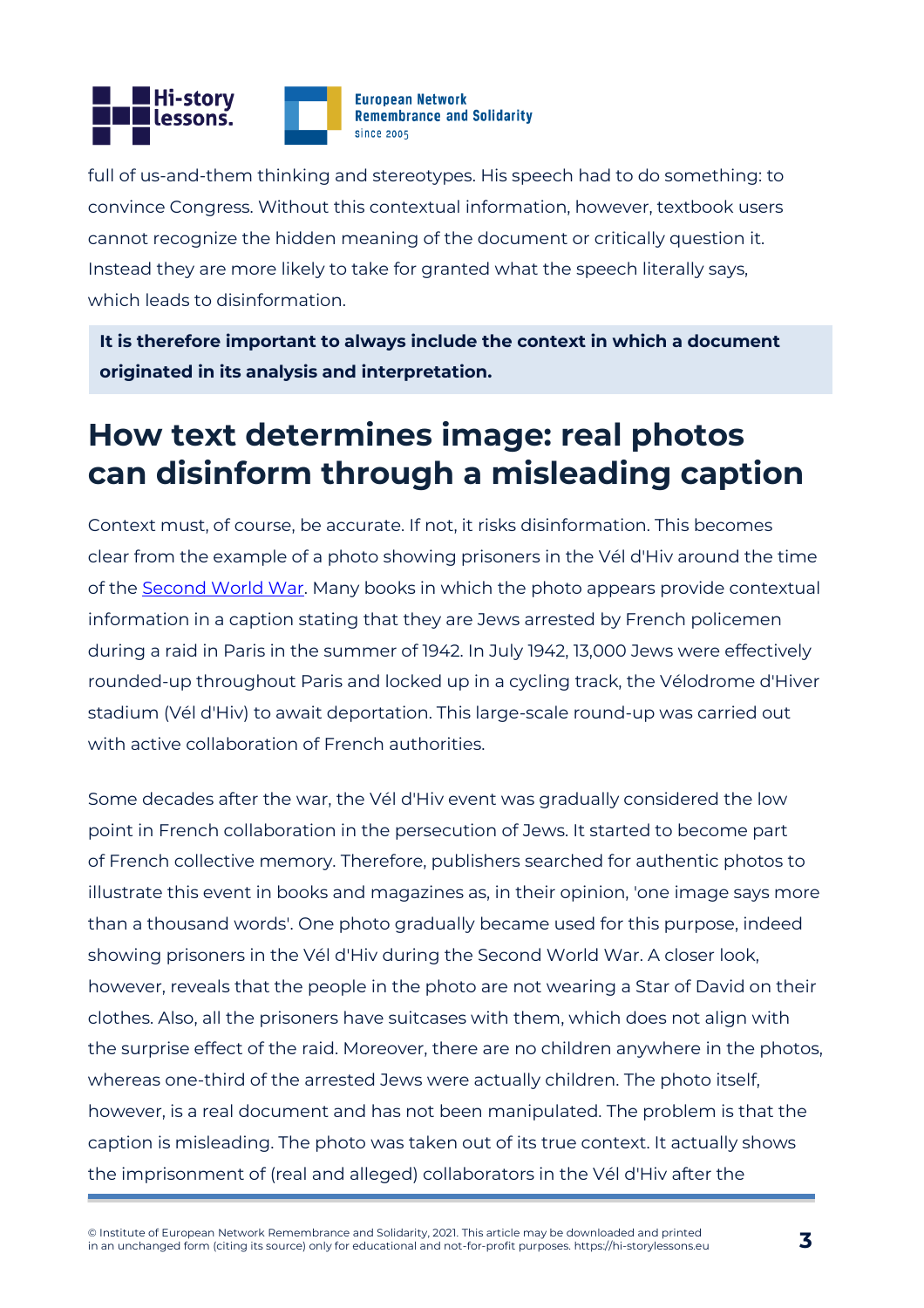

liberation of Paris by Allied troops in 1944. These people had been warned that they would be arrested. They were therefore given the opportunity to get dressed and pack a suitcase. Moreover, they were mainly adults, which explains the absence of children in the photo. Why then was this photo placed in the wrong context? This was unintentional. In searching for a photo, the publishers were so glad to have found one representing prisoners in the Vél d'Hiv, they failed to examine it carefully. In so doing, it began to be misused.



↑ Collaborators arrested by Allied forces during the liberation of Paris in 1944, sitting on the steps of the Vélodrome d'Hiver. This photo is sometimes captioned incorrectly, stating that these were the Jews rounded up at the same location in 1942.

This shows how **viewing a real document is determined by the contextual information in a caption**. As it is not always possible to verify contextual information, a sound strategy for assessing its trustworthiness is to 're-enact' its photography.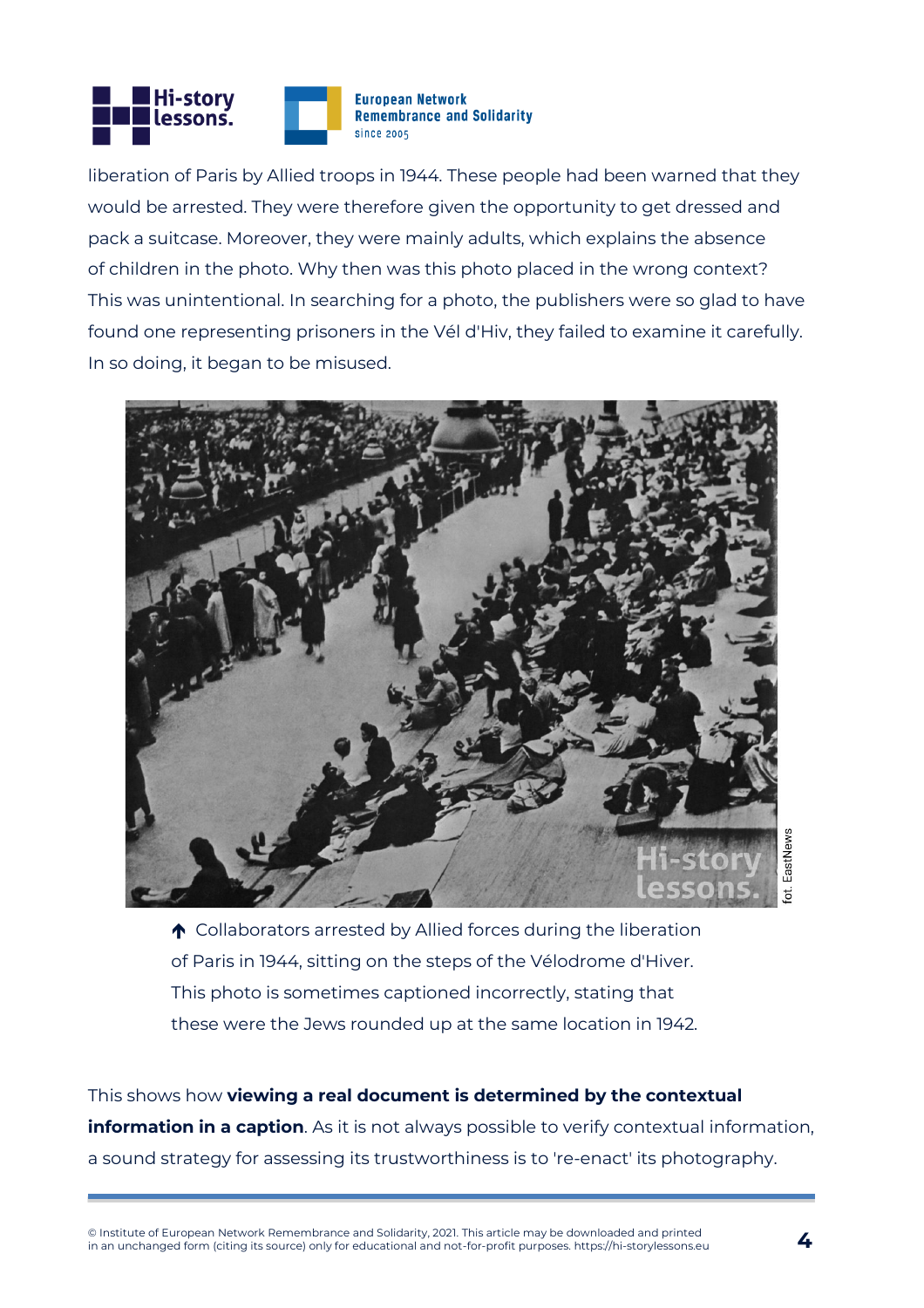

You can try to bring its creation back to life by imagining the scene, as if you were the photographer. This helps to view a photo in detail while also encouraging in-depth reflection on what it shows and what the photographer wanted it to *do*.

#### **Deliberate manipulation: how even real documents can support fake news**

Sometimes real documents are deliberately misused to support a particular message. This was the case in a recent news broadcast (16 November 2020) aired and distributed by the Flemish-nationalist extreme-right party Vlaams Belang. It decided to experiment with its own news broadcasts, because, in the party's opinion, its constituents are under-represented in the mainstream media with its politically correct, yet highly distorted representation of reality. The theme of the first broadcast was 'Turkey and its negative influence on our country and on Europe'. Erdogan and his network of Diyanet mosques were heavily criticized, as well as Erdogan's policy relating to the ongoing Syrian refugee crisis. A 'flying reporter', a Vlaams Belang MP, reported Erdogan had declared at the end of February 2020 that Syrian refugees in Turkey would no longer be stopped at the Turkish border with Greece. The MP stated that he had not actually seen any Syrian refugees, but only 'aggressive young men of military age' from Somalia, Pakistan and Afghanistan. His words were supported by footage of such a young man with his fingers pointing a gun at his forehead with the words (subtitled): 'No problem, I want you dead. I want you dead.' This implies a link between refugees and terrorists. This footage, however, was misused. The real document was deliberately manipulated by changing its context and through mistranslation. In fact, the 'aggressive illegal' at the Turkish-Greek border in 2020 was a desperate refugee at the Greek-Macedonian border in 2015, who was on the verge of committing suicide. The AP news agency interviewed the man at the time, who stated in broken English: 'I want to dead. I don't have family, I don't have house, I have problems in my life, I want to just dead [*sic*].' Once again, this shows the importance of checking both given contextual information and the origin of a real document. Furthermore, it reveals the importance of considering and viewing an entire source instead of only a small excerpt. **Deliberately cutting real documents leads to their distortion.**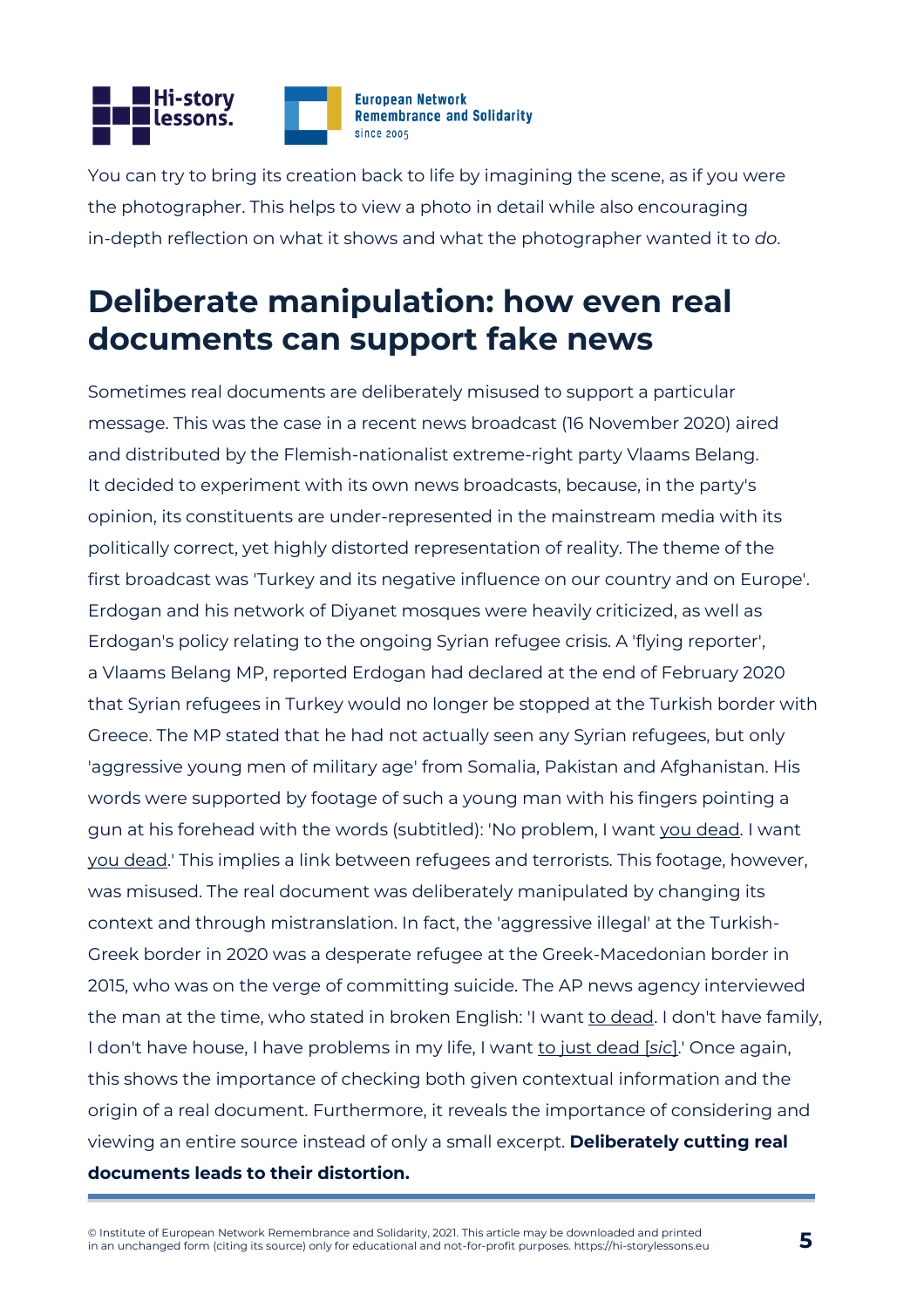

[accessed 14 April 2021]. Available on YouTube: https://www.youtube.com/watch?v=Kz0Vexw70-s&t=50s



A Youtube video published by the Associated Press titled 'Migrants throw rocks at Greek police.' The subtitle (provided by the agency) reads: '[…] I want to dead, I don't have family, I don't have house, I have problems in my life, I want

#### ➔

The same Youtube video published by the Flemish nationalist right-wing party Vlaams Belang with a comment and an added English-language caption: 'No problem, I want you dead!'



 $\leftarrow$ 

grens, 119.08.2020 [accessed 14 April 2021]. Available on<br>YouTube: https://www.youtube.com/watch?v=-<br>YouTube: https://www.youtube.com/watch?v=*grens*, 119.08.2020 [accessed 14 April 2021]. Available on YouTube: https://www.youtube.com/watch?v=- z0h9zV4MaU&t=34sz0h9zV4MaU&t=34s

#### **In conclusion: critical reading can avoid disinformation through real documents**

The above examples show that real documents can still lead to disinformation and manipulation. They are sometimes (sub)consciously misused or are attributed new meaning. That is why it is always imperative to determine the context of a document: who is its author? What purpose and target audience did (s)he have in mind? In what context did the document originate? This allows a reading of the real documents not just literally, but also with consideration for their subtext and hidden meaning.